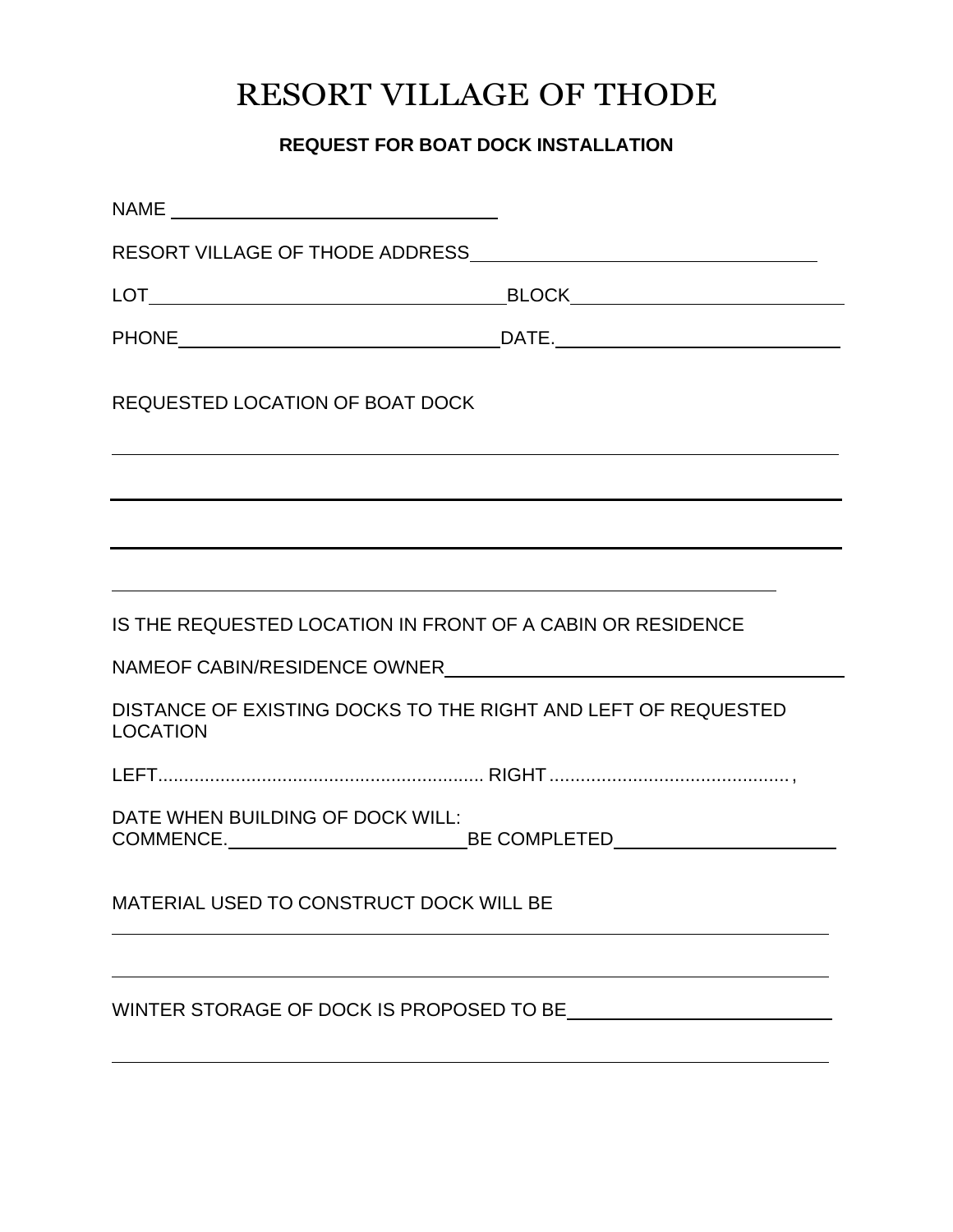I (We) agree to hold the Resort Village of Thode harmless for any issues which might arise as a result of this application being approved and a dock being located either on the water at the above location or stored for the winter at the above location. I/We have secured 3<sup>rd</sup> party liability insurance of at least \$1 million, a copy of the certificate is attached to this application.

I/We acknowledge annual site/dock fee of \$150 which will be paid prior to June 15 or installation whichever comes first. As per Section 405 of the Municipalities Act, any unpaid fees may be added to my outstanding tax account at the end of the year.

Applicant(s) Date

REQUEST APPROVED BY COUNCIL **Example 2018** 2021 2022 2023

Date example and payment received payment received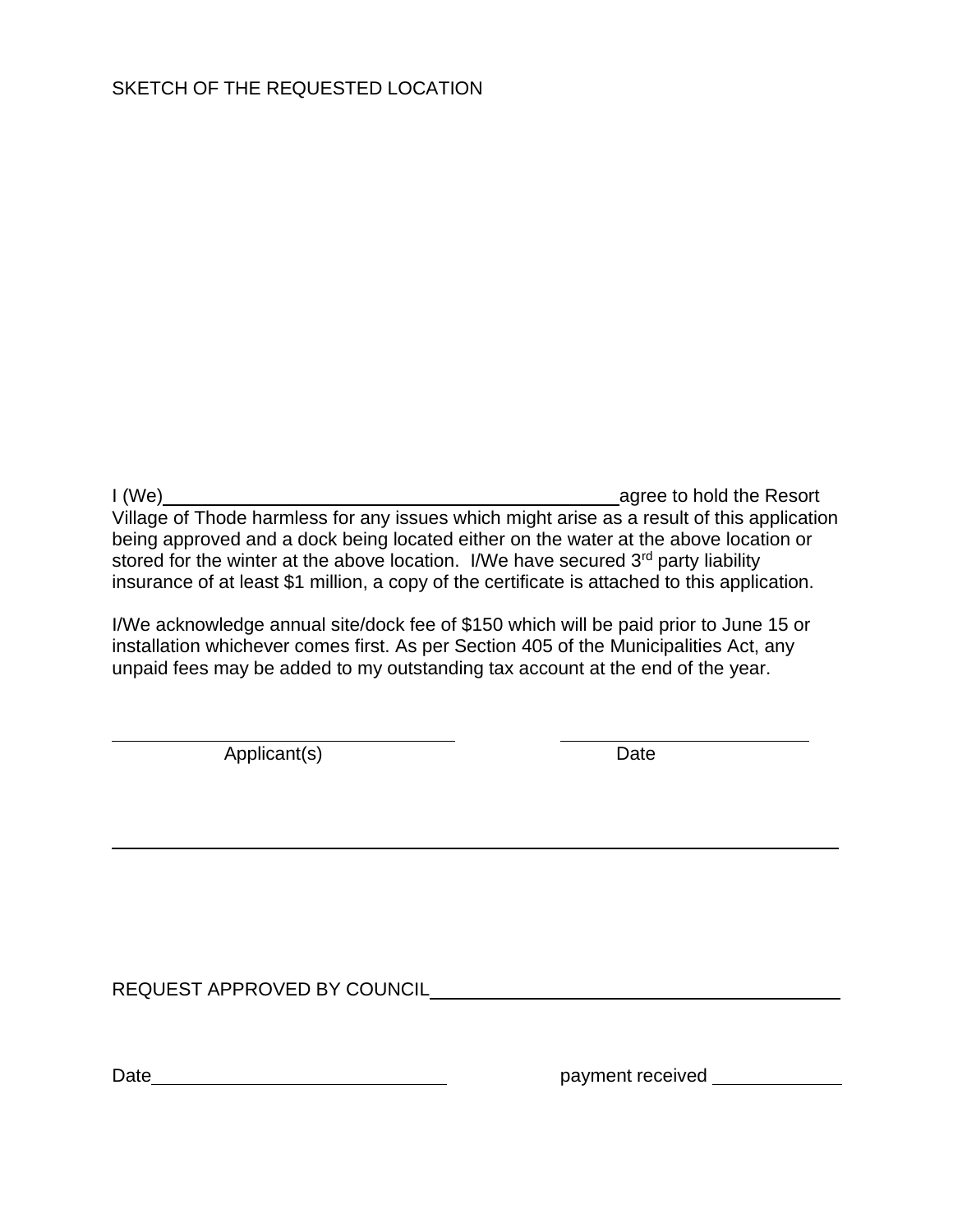#### **GENERAL INFORMATION**

Is there some way of building a dock and still protect and enhance the fish habitat? Is it okay to clearriverbank shrubs to extend the lawn in front of your cabin or to install a boat dock?

Boathouses and docks if improperly installed, can damage large areas of near-shore fish habitat by disturbing the lakebed and restricting water movement along the shore. Floating docks, or docks supported by posts, have little impact on fish habitat. Docks with crib foundations destroy fish habitat and are not desirable. They can also create problems with water circulation, causing areas of stagnant water to develop.

Clearing the shoreline and "weeds" growing in the lake in front of your cottage might improve the view, but at the expense of fish habitat.

Trees and shrubs overhanging the water provide shade and help keep surface water temperatures cool for fish. Natural vegetation is the best shoreline erosion control - removal of bank cover results in sediment and silt releases into the water, covering fish spawning and feeding areas. Aquatic plants, or "weeds", near the shore also provide cover and shade, and encourage the growth of invertebrates that fish use for food.

If nature couldn't create a beach where you want one, chances are you won't fare any better - and you may damage or destroy fish habitat while you're trying. Sand deposits for the beach seldom stays in place. Ice scour, high water and wave action spread the sand in a fine blanket over bottom habitat that fish need for spawning and feeding.

Remember, any alteration to the bed or bank of any water body [such as adding or removing sand, gravel other material, or removal of aquatic vegetation] requires an Aquatic Habitat Protection Permit from the Water Security Agency (WSA) before you start work.

#### **GUIDELINES TO INSTALL BOAT DOCKS**

- Installation must be done manually. No equipment is allowed to work in water or on the bank

- Only floating docks or docks supported by posts may be installed. A permit from SERM is not necessary for these type of docks

- Docks may be constructed out of the following materials: metal, plastic, untreated wood or wolmanized wood [wood treated with chromated copper arsenate, ammoniacal copper arsenate, or acid copper chromate.] Creosote and pentachlorophenol treated timbers are not acceptable.

- Dredging to improve access to docks is not allowed.

- Any proposal to remove aquatic vegetation, or any other type of bank work, must be reviewed and approved by WSA.

- A distance of approximately 40 feet is required between boat docks.

- "Before" photographs of the shoreline are on file and will be available for comparison at completion of boat dock installation, if required.

- The Dock Owner assumes all responsibility and liability for the dock whether in the water or stored for the winter.